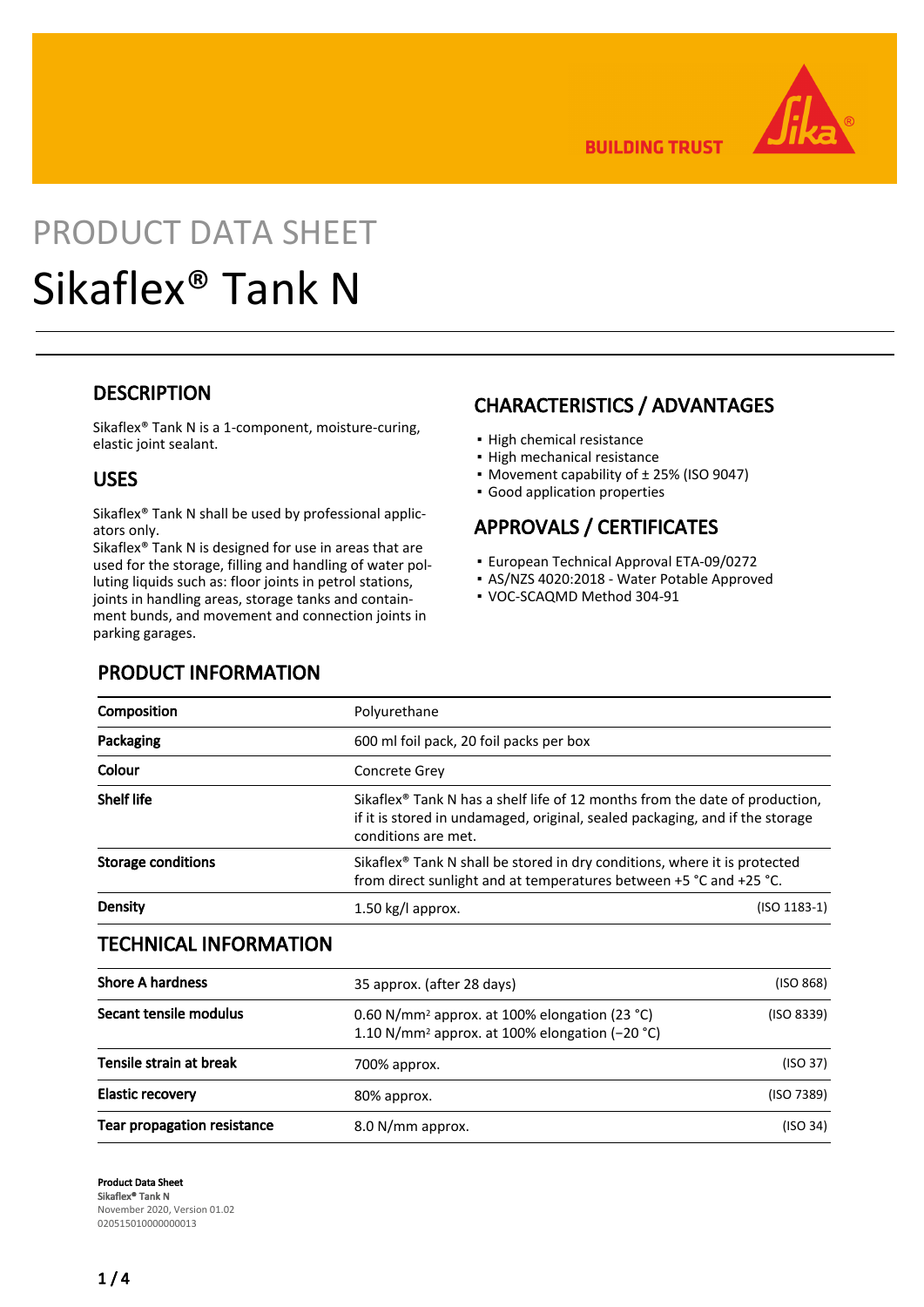Chemical resistance The following is a list of liquids for which the joint-sealing system is impermeable and resistant for up to 72 hours (medium duty). For these liquids Sikaflex® Tank N is approved according to TRwS (Technical Rules on substances Hazardous to Water) for sealing in storage / filling / handling facilities for water-polluting products.

| Group no.*       | <b>Liquids</b>                                                                                                                                                                                                                      |
|------------------|-------------------------------------------------------------------------------------------------------------------------------------------------------------------------------------------------------------------------------------|
| $DF 1 + 1a$      | Petrol (gasoline) for motor vehicles                                                                                                                                                                                                |
|                  | to DIN 51600 and DIN EN 590                                                                                                                                                                                                         |
| DF <sub>2</sub>  | <b>Aviation fuels</b>                                                                                                                                                                                                               |
| $DF 3 + 3a + 3b$ | Extra-light heating oil (DIN 51603-1),<br>diesel fuel (DIN EN 590), unused in-<br>ternal combustion engine oils and<br>unused vehicle gear oils, mixtures of<br>saturated and aromatic hydrocar-<br>bons with an aromatic content < |
|                  | 20% by weight and a flash point > 55<br>°C                                                                                                                                                                                          |
| DF4              | All hydrocarbons                                                                                                                                                                                                                    |
| DF <sub>4a</sub> | Benzene and benzene-containing<br>materials                                                                                                                                                                                         |
| DF <sub>4b</sub> | Crude oils                                                                                                                                                                                                                          |
| DF <sub>4c</sub> | Used internal combustion engine<br>oils and used vehicle gear oils with a<br>flash point > 55 °C.                                                                                                                                   |
| DF <sub>5</sub>  | Monohydric and polyhydric alcohols<br>(< 48% by volume methanol) glycol<br>ethers                                                                                                                                                   |
| DF <sub>5a</sub> | All alcohols and glycol ethers                                                                                                                                                                                                      |
| DF <sub>5b</sub> | Monohydric and polyhydric alcohols<br>$\geq$ C,                                                                                                                                                                                     |
| <b>DF 11</b>     | Inorganic alkalis and alkaline-hydro-<br>lysing inorganic salts in aqueous<br>solutions ( $pH > 8$ ), excluding ammo-<br>nia solutions and oxidising salt solu-<br>tions (i. e. hypochlorite).                                      |

\*As specified in approval guidlines for joint-sealing systems in storage/filling/handling facilieites for waterpolluting liquids, Part 1. See DIBt (German Institute for Construction Technology) documentation, Book 16.1.

| Service temperature | $-40 °C$ to +70 $°C$                                                                                                                                                                                                                                                                                                                                                                                                                                                                                                                                                                                                                                                                                                                  |  |
|---------------------|---------------------------------------------------------------------------------------------------------------------------------------------------------------------------------------------------------------------------------------------------------------------------------------------------------------------------------------------------------------------------------------------------------------------------------------------------------------------------------------------------------------------------------------------------------------------------------------------------------------------------------------------------------------------------------------------------------------------------------------|--|
| Joint design        | The relevant technical rules for joints with elastic sealants have to be con-<br>sidered.<br>All joint sealing in storage / filling / handling facilities for water-polluting li-<br>quids and in water pollution control have to be made according to the<br>technical approval for Sikaflex® Tank N (ETA-09/0272) and its annexes. To<br>avoid damage to sharp edges in in-situ concrete a chamfer (approx. 3–5<br>mm) should be made on the sides of the joint.<br>The joint width must be designed to suit the joint movement required and<br>the movement capability of the sealant. The joint width shall be > 10 mm<br>and < 35 mm. A width to depth ratio of 1:0.8 must be maintained (for ex-<br>ceptions, see table below). |  |
|                     |                                                                                                                                                                                                                                                                                                                                                                                                                                                                                                                                                                                                                                                                                                                                       |  |

#### Standard joint widths for joints between concrete elements

Product Data Sheet Sikaflex® Tank N November 2020, Version 01.02 020515010000000013

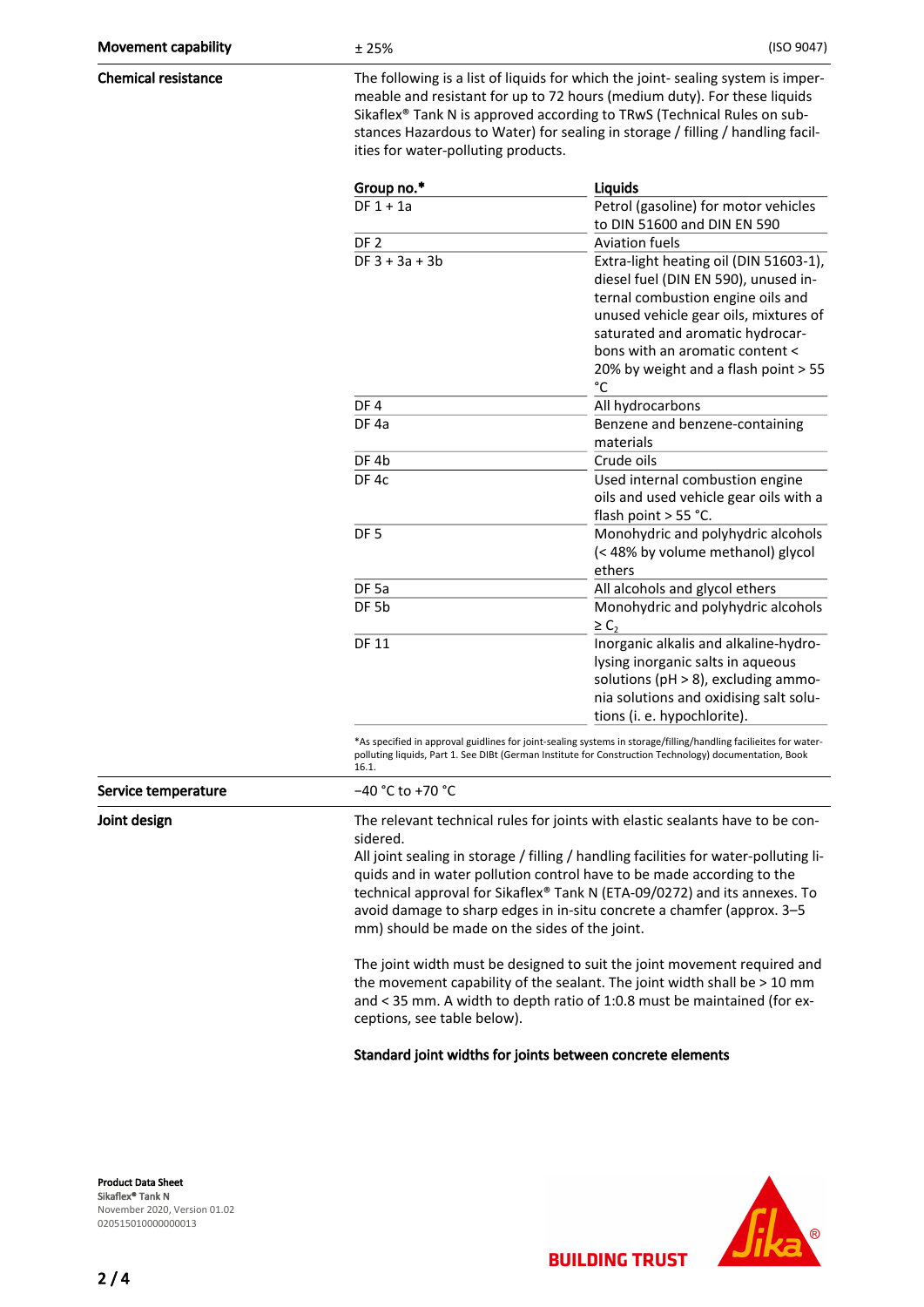| Joint distance [m] | Min. joint width [mm] | Min. joint depth [mm] |  |
|--------------------|-----------------------|-----------------------|--|
|                    | 10                    |                       |  |
| 4                  | 15                    |                       |  |
| 6                  | 18                    |                       |  |
| 8                  | 20                    | 18                    |  |
|                    |                       |                       |  |

All joints must be correctly designed and dimensioned in accordance with the relevant standards, before their construction. The basis for calculation of the necessary joint widths are the type of structure and its dimensions, the technical values of the adjacent building materials and the joint sealing material, as well as the specific exposure of the building and the joints. For larger joints please contact our Technical Service Department.

### APPLICATION INFORMATION

| Consumption             | Joint length [m]<br>per 600 ml foil pack                  | Joint width [mm]                                       | Joint depth [mm]<br>10<br>12<br>16<br>20<br>24 |  |  |
|-------------------------|-----------------------------------------------------------|--------------------------------------------------------|------------------------------------------------|--|--|
|                         | 6<br>3.3<br>1.9<br>1.2<br>0.8                             | 10                                                     |                                                |  |  |
|                         |                                                           | 15                                                     |                                                |  |  |
|                         |                                                           | 20                                                     |                                                |  |  |
|                         |                                                           | 25                                                     |                                                |  |  |
|                         |                                                           | 30                                                     |                                                |  |  |
| <b>Backing material</b> |                                                           | Use closed cell, polyethylene foam backing rods.       |                                                |  |  |
| Sag flow                |                                                           | 0 mm (20 mm profile, 50 $°C$ )                         |                                                |  |  |
| Ambient air temperature |                                                           | +5 °C to +40 °C, min. 3 °C above dew point temperature |                                                |  |  |
| Substrate temperature   | +5 $^{\circ}$ C to +40 $^{\circ}$ C                       |                                                        |                                                |  |  |
| <b>Curing rate</b>      | 2.5 mm/24 hours approx. (23 °C / 50% r.h.)<br>(CQP 049-2) |                                                        |                                                |  |  |
| <b>Skinning time</b>    | 90 minutes approx. (23 °C / 50% r.h.)                     |                                                        | (CQP 019-1)                                    |  |  |

# BASIS OF PRODUCT DATA

All technical data stated in this Product Data Sheet are based on laboratory tests. Actual measured data may vary due to circumstances beyond our control.

# ECOLOGY, HEALTH AND SAFETY

For information and advice on the safe handling, storage and disposal of chemical products, users shall refer to the most recent Safety Data Sheet (SDS) containing physical, ecological, toxicological and other safety-related data.

# FURTHER INFORMATION

- Safety Data Sheet
- Pre-treatment Chart Sealing and Bonding

# IMPORTANT CONSIDERATIONS

■ Sikaflex® Tank N can be over-painted with most conventional facade coating paint systems. However, paints must first be tested to ensure compatibility by carrying out preliminary trials (e.g. according to ISO technical paper: Paintability and Paint Compatibility

of Sealants). The best over-painting results are obtained when the sealant is allowed to fully cure first. Note: non-flexible paint systems may impair the elasticity of the sealant and lead to cracking of the paint film.

- Colour variations may occur due to exposure to chemicals, high temperatures and/or UV-radiation. However, a change in colour is purely of aesthetic nature and does not adversely influence the technical performance or durability of the product. ▪
- Do not use Sikaflex® Tank N on natural stone.
- Do not use Sikaflex® Tank N as a glass sealer, on bituminous substrates, natural stone, natural rubber, EP-DM rubber or on any building materials which might bleed oils, plasticizers or solvents that could attack the sealant.
- Do not use Sikaflex® Tank N to seal joints in and around swimming pools.
- Do not expose uncured Sikaflex® Tank N to alcohol containing products as this may interfere with the curing reaction. ▪

# APPLICATION INSTRUCTIONS

### SUBSTRATE PREPARATION

The substrate must be clean, dry, sound and homo-

Product Data Sheet Sikaflex® Tank N November 2020, Version 01.02 020515010000000013



**BUILDING TRUST**